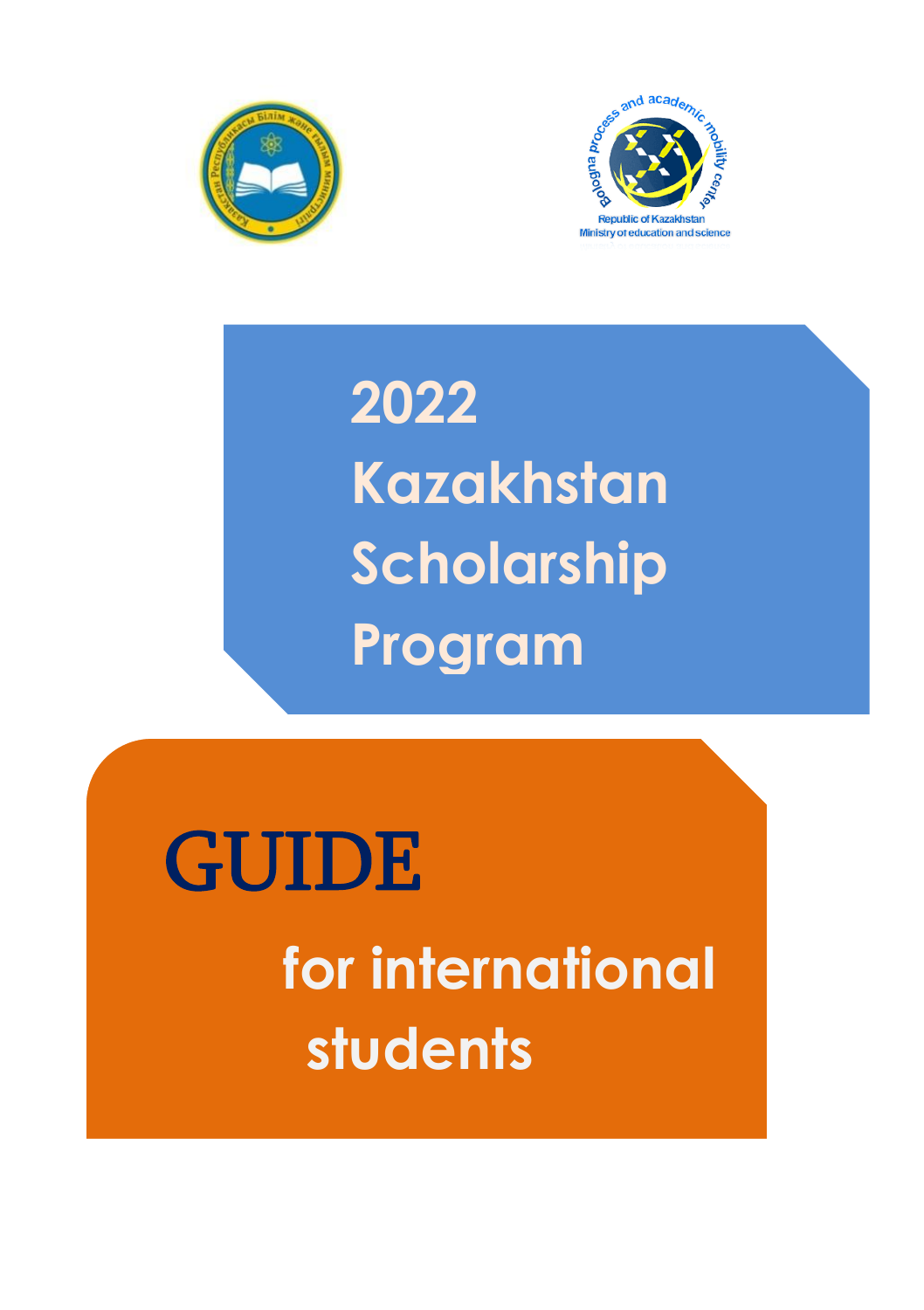## **WELCOME TO KAZAKHSTAN!**

Today is a special day. Future students, you are faced with a choice that, in the future, will determine your professional activity.

Therefore, our task is to help you in providing high-quality, competitive, innovative education.

Currently, Kazakhstan is the first and only country in Central Asia recognized as a full member of the European higher education area. In this regard, the number of foreign students who have chosen Kazakhstan as their place of study and research is increasing annually. Polycultural environment allows you to quickly and easily adapt to the Kazakh identity and life. Our universities are open to all new students and are able to offer educational programs in various areas of professional activity. All higher education institutions are able to offer education in English. Kazakhstan also occupies high positions among the countries of the world in the field of security.

Acquaintance with new people, culture, traditions of Kazakhstan will leave good and warm impressions. We are sure that having chosen the education of Kazakhstan, you will receive an invaluable and unforgettable experience, will make a great contribution to your future.

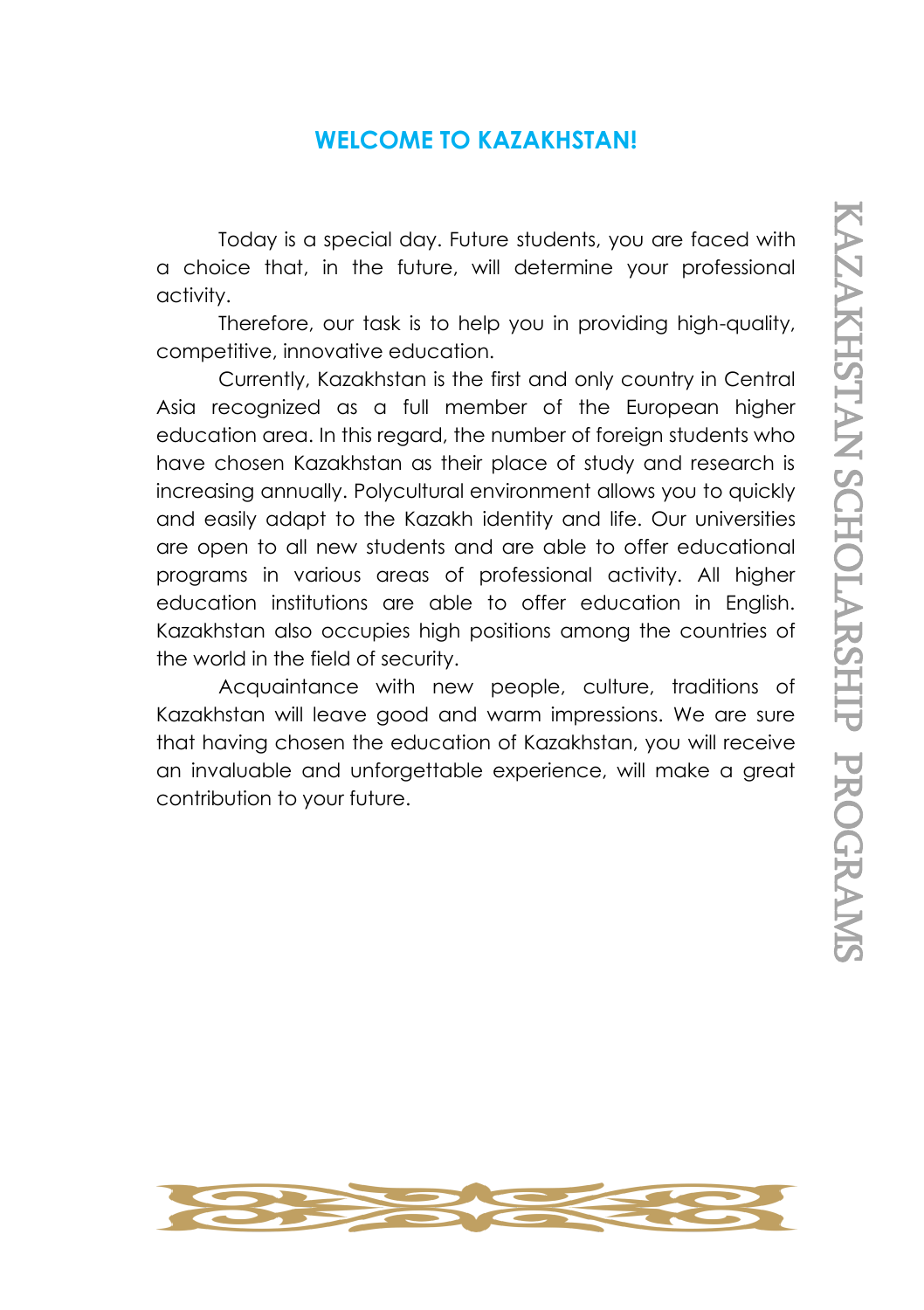## **Salem, Kazakstan!**

The Republic of Kazakhstan is the largest state located at the same time both in Europe and in Asia, which does not have its own access to the ocean. The population is 18 395 660 people.



The capital – Nur-Sultan. The largest city with the population more than 1.8 million people – Almaty. Kazakhstan is the largest country of Turkic council by the territory. It is washed by waters of the midland Caspian and Aral seas. 14 regions, 87 cities are a part of Kazakhstan.

The Republic of Kazakhstan is the unitary state with a presidential government. The president is the head of state and the Supreme Commander.

The State Emblem of the Republic of Kazakhstan represents the image of a shanyrak (the top vaulted part of a yurta) on a blue background from which extensively in the form of sunshine uyks (bearings) disperse in a frame of wings of mythical horses (tulpars) between which there is a five-pointed star. In the lower part of the coat of arms — the inscription of "QAZAQSTAN".

National flag of the Republic of Kazakhstan represents a rectangular panel of blue color with the image of the sun in its center with 32 beams under which there is the soaring golden eagle. At a staff — a vertical strip with a national ornament.

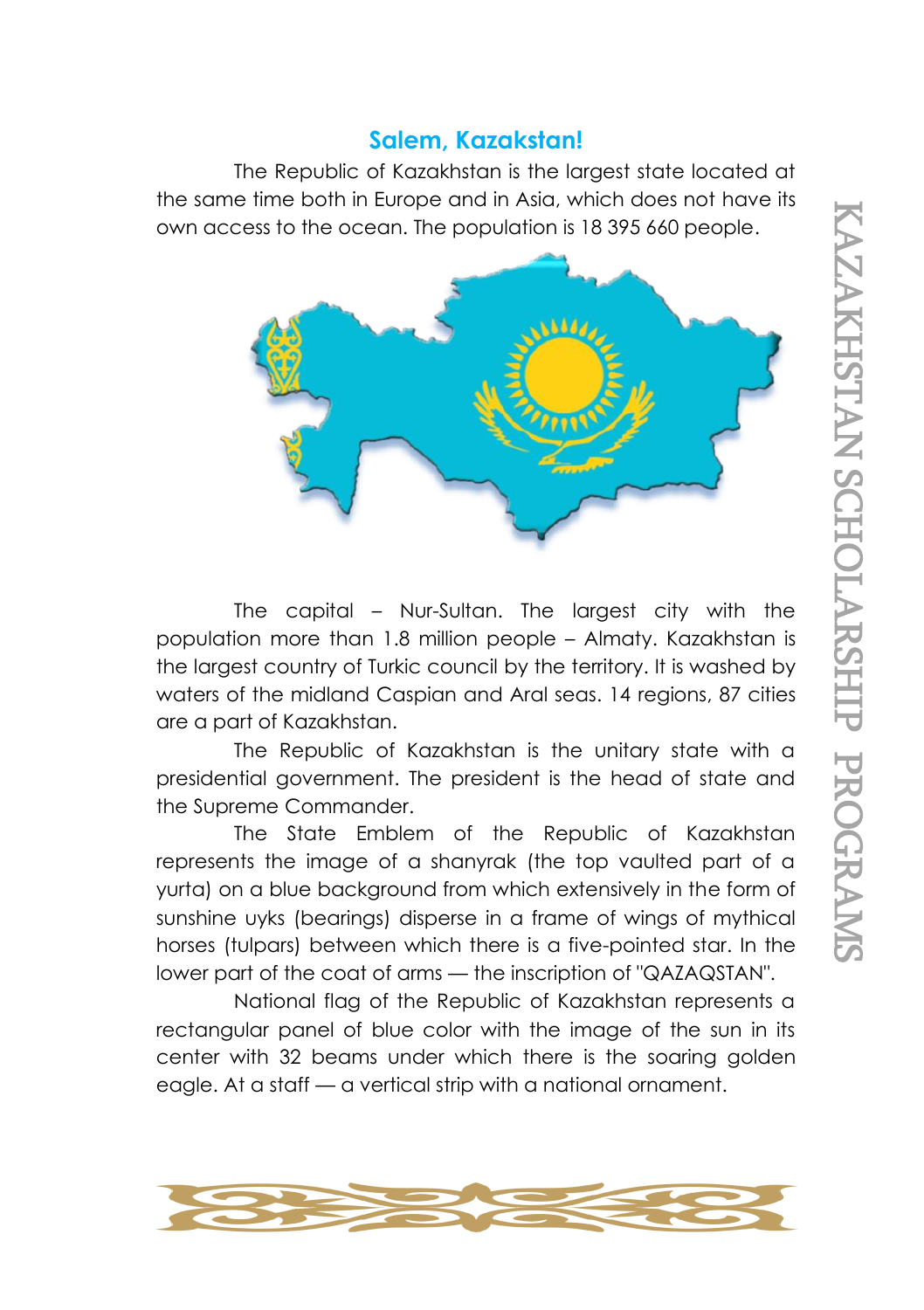$\overline{u}$  **FACTS and FIGURES**

**1991, December 16** - Day of declaration of the independence of the Republic of Kazakhstan



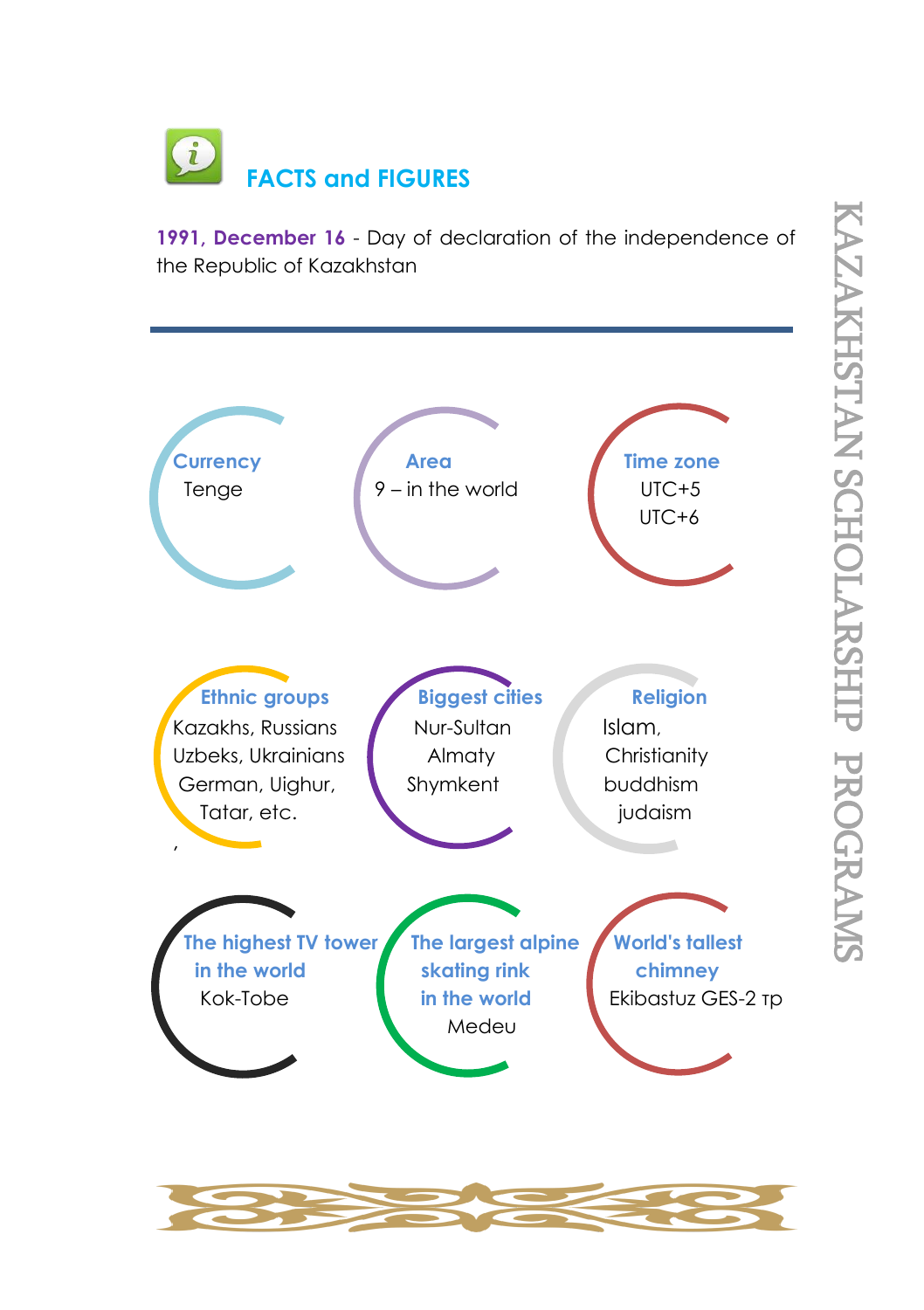

Climate in the Republic is generally sharp and continental, with accurately expressed seasons.

Average temperature of January — from −19 °C in the North and the northeast up to  $1 \text{ }^{\circ}$ C in the south, the average temperature of July — from 17 °C to 31 °C respectively.

The summer in the country is hot and droughty.

Temperature can reach 50 °C (in the city of Turkestan of the Southern Kazakhstan area). The winter in the country is lowsnow fall and cold, temperature can reach −58 °C (in the city of Atbasar of the Akmola region and in the city of Pavlodar of the Pavlodar region).





State language – Kazakh which is one of the largest languages of Turkic group. The official language used in the country along with state – Russian.

Along with the Kazakh and Russian-language mass media in the country newspapers and magazines, TV programs are in 11 languages, including Ukrainian, Polish, German, Korean, Uigur, Turkish and Dungan. In Kazakhstan 170 Sunday language centers function.

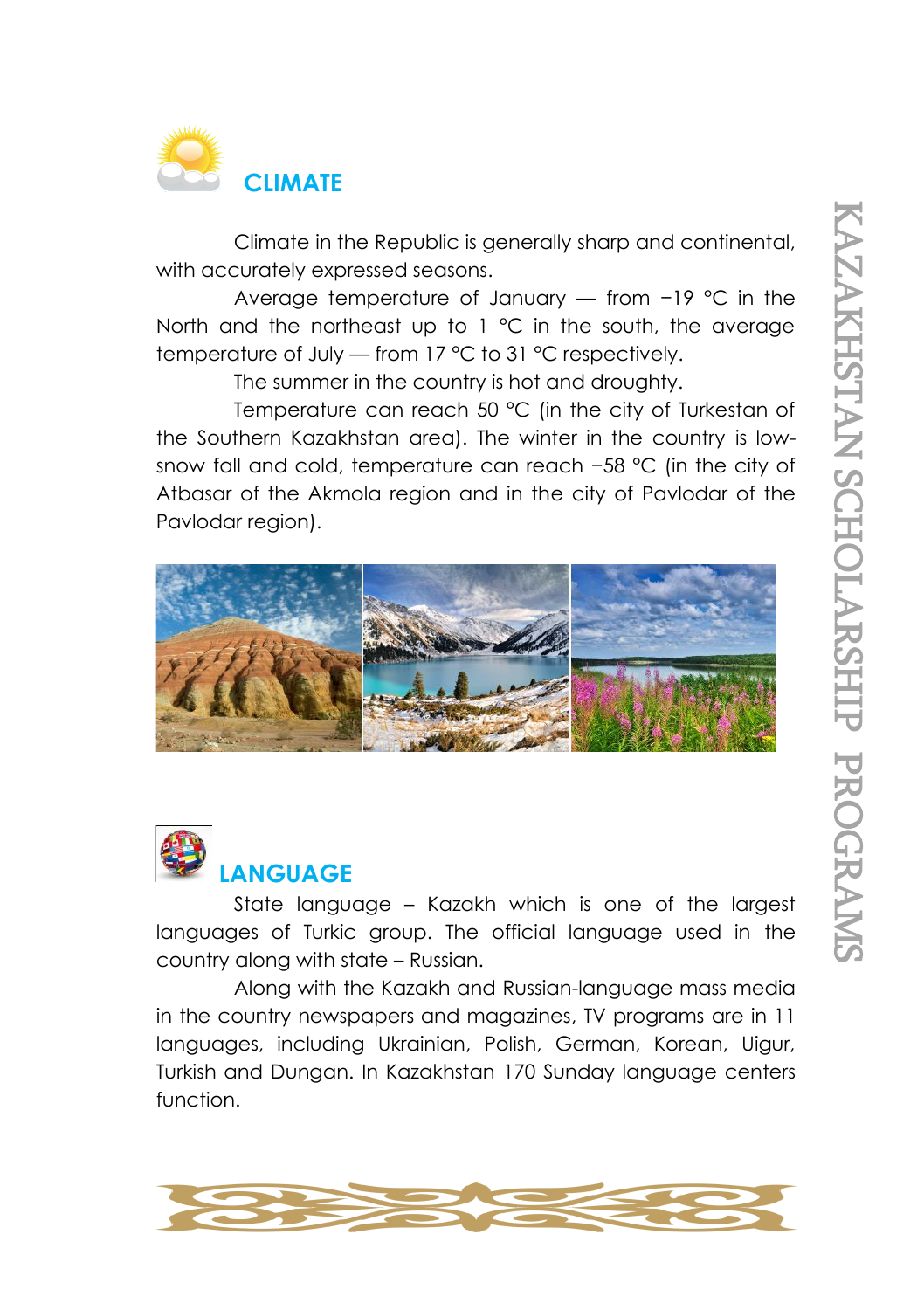## **PUBLIC HOLIDAYS**

January, 1-2 - New Year's Day March, 8 – International Women's Day March, 21-23 – Nauryz (one of the most ancient holidays on Earth, it is as a holiday of spring and renewal of the nature) May, 1 – Day of solidarity of people of Kazakhstan May, 9 – Victory's Day July, 6 – Capital's Day August, 30 – Constitution Day of the Republic of Kazakhstan December, 1 – First President's Day December, 16-17 – The Independence Day



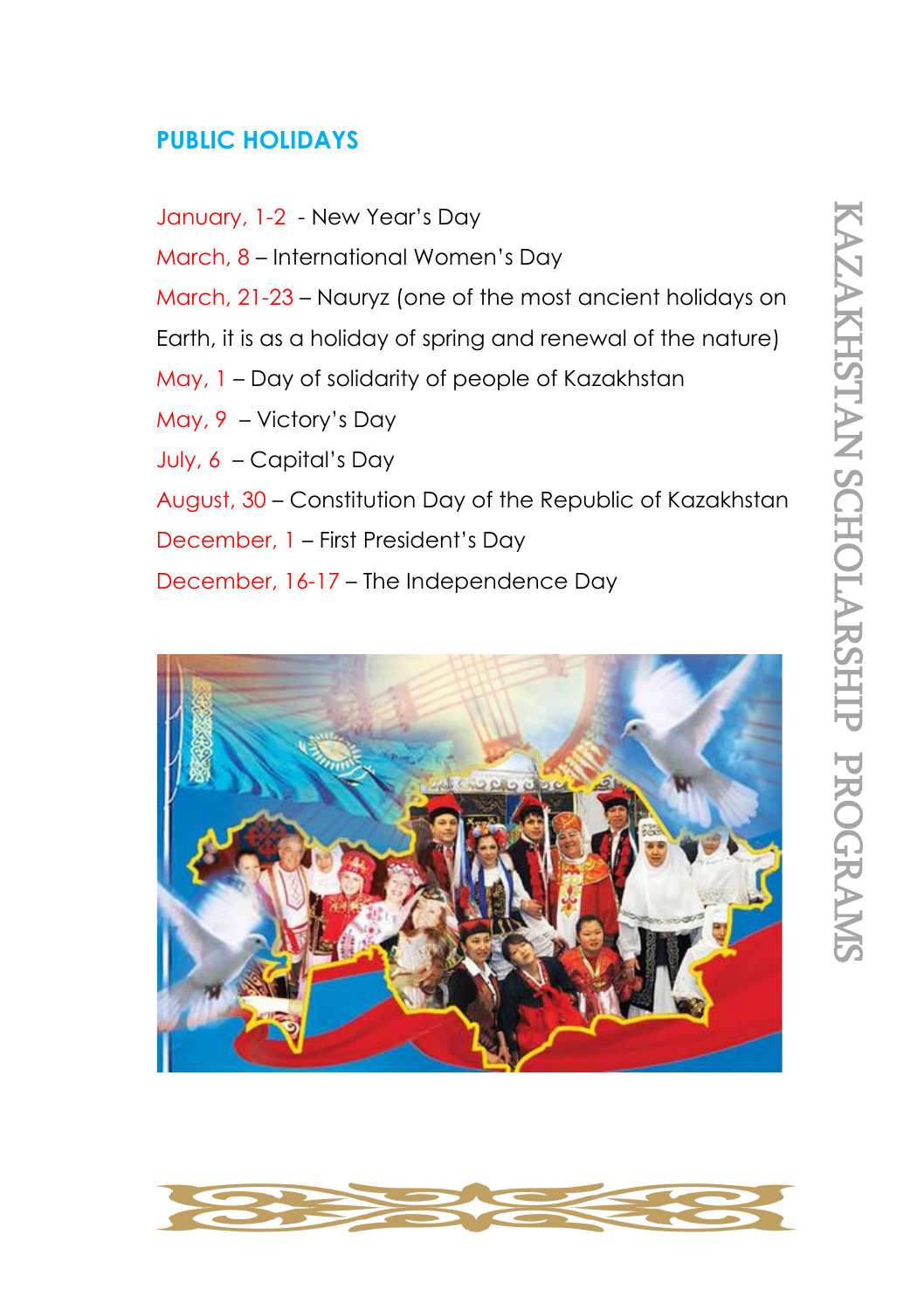## **Nur-Sultan**

Nur-Sultan (earlier Akmolinsk, Tselinograd, Akmola, Astana) - a capital of the Republic of Kazakhstan from the 10<sup>th</sup> December, 1997. The capital is located on river banks of Ishim. In 1999 the City according to the decision of UNESCO was entitled as "City of the World". In Nur-Sultan there are the coordinating bodies of Eurasian Economic Union. In the city holds the large activities, including sport events. So, for example, in 2011 the capital hosted the 7th winter Asian games. Besides, in 2017 the city hosted the international specialized Expo 2017 exhibition.

The economy of the city is trade, transport and communication, construction. For the purpose of attracting investors and development of new competitive productions, the Special economic zone "The New City" functions.

In Nur-Sultan more than ten higher educational institutions are located, among them there are the L. Gumilyov Eurasian National University, Academy of Public Administration under the President of the Republic of Kazakhstan, the Kazakh National University of Arts, the Kazakhstan branch of M. Lomonosov Moscow State University, Nazarbayev University, etc.

The largest rivers - Ishim and Nura; lakes – Tengiz, Karasor, Korgaldzhin, Balyktykol, Kypshak. The fauna is presented by 55 kinds of animals, 180 kinds of birds and 30 kinds of fish.

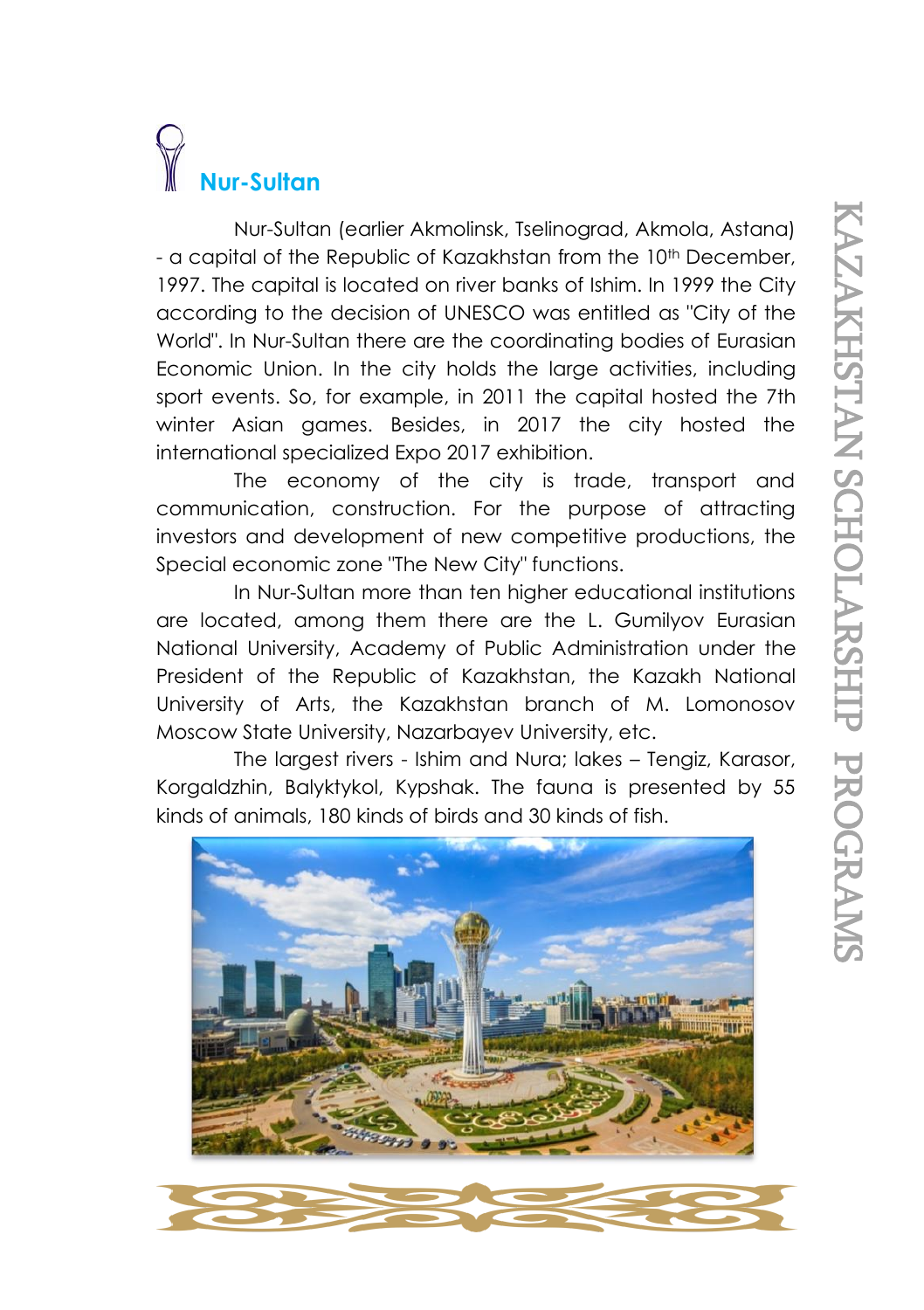

## «Nursultan Nazarbayev» International airport



You can get to the city center by city buses. Bus number 10 runs between the airport and the train station, passing through the city center. Bus number 12 travels from the airport through the city center, the final stop is "High School No. 19". The fare in buses is 90 KZT (if paid by a transport card), 180 KZT in cash. Unified Service ASTANA TAXI. Call center - 15800, call from a city and mobile number. [www.astanaairport.kz](http://www.astanaairport.kz/)

## «Nurly Zhol» railway station

New railway station opened in 2017, is trademark of the capital. From «Nurly Zhol» station you can get to some cities of Russia and China. To get to the railway station by the following buses:



2, 14, 32, 48, 50, 500, 201. [www.epay.railways.kz,](http://www.epay.railways.kz/) [www.temirzholy.kz](http://www.temirzholy.kz/)

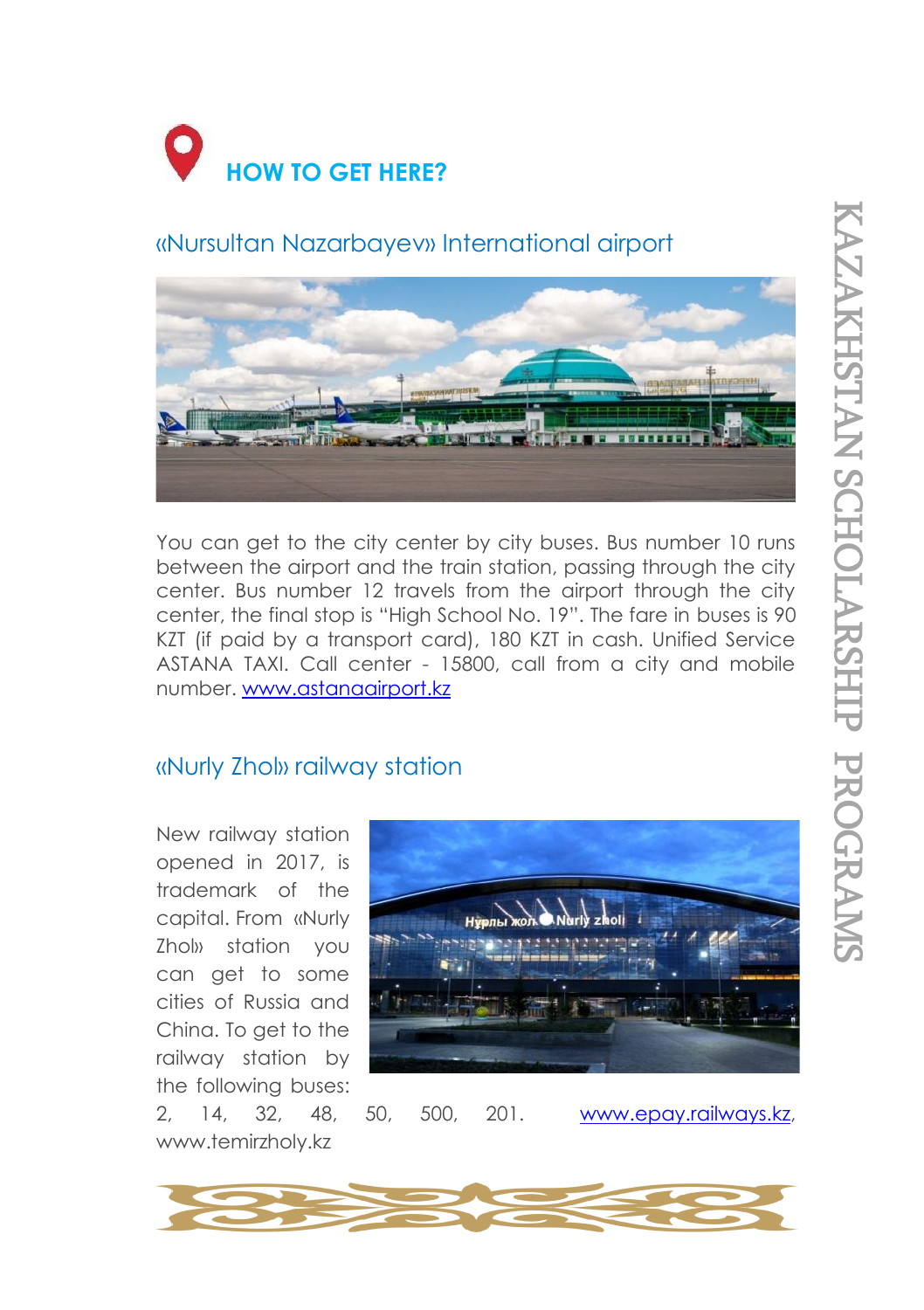## "Nur-Sultan-1" railway station

From the old railway station you can get by a direct train to such cities as Semey, Kostanay, Zheskazgan, Shymkent, Almaty,

Petropavlovsk, Karagandy and



other cities of Kazakhstan. From here you can get to the cities of the neighboring countries, such as Tashkent, Vitebsk, Gomel, Moscow, Bishkek and others.

Buses: № 3, 7, 9, 10, 12, 14, 19, 21, 22, 23, 25, 26, 31, 37, 40, 48.

## "Saparzhai" bus station



Bus station has convenient location and is near Astana railway station (in 150 meters).

Detailed map of the cities of Kazakhstan*:* [www.2gis.kz](http://www.2gis.kz/)*, free app on IOS and Android.*

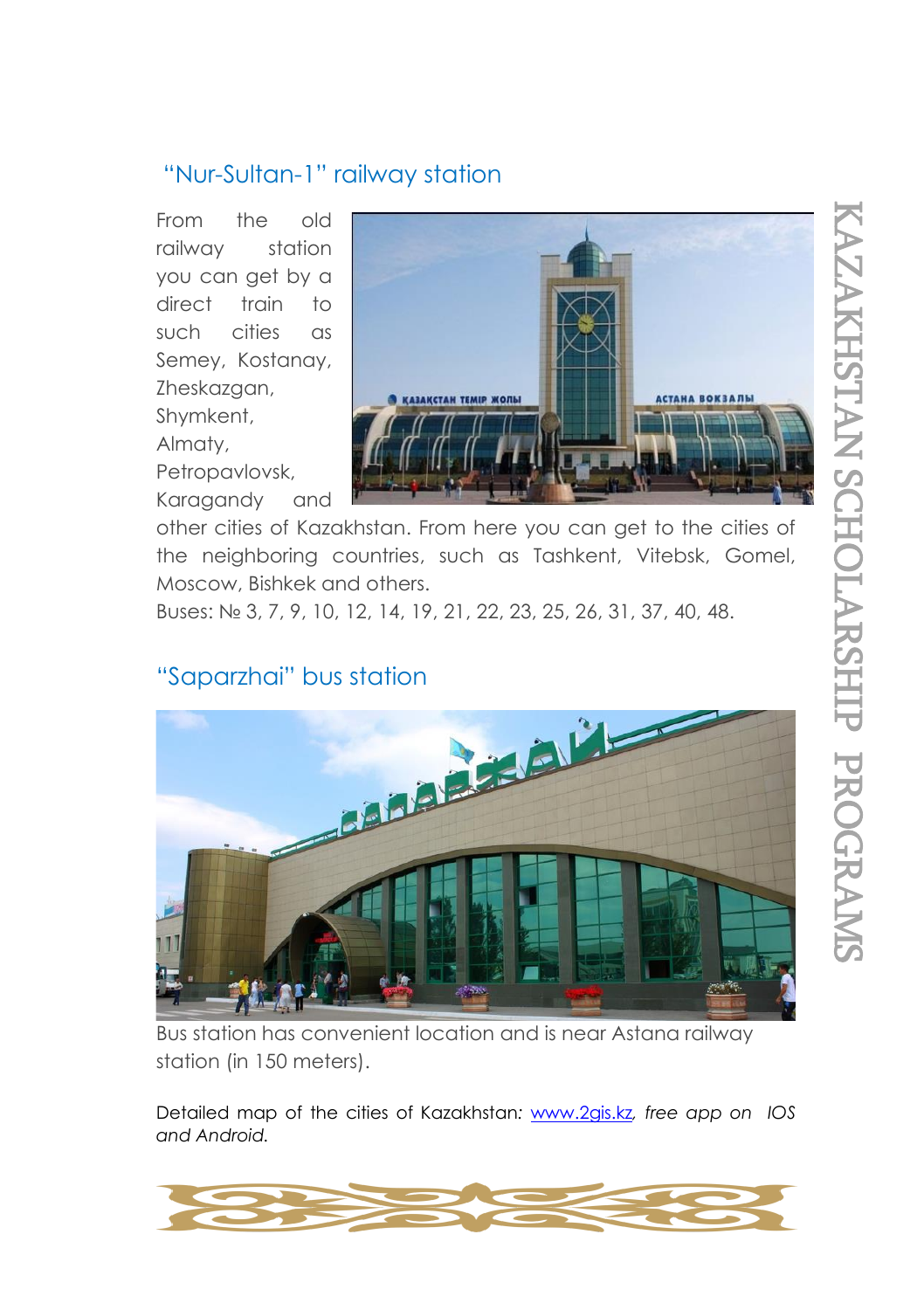### **VISA AND MIGRATION PROCEDURES**

#### General requirements

Immigration regulations may be liable to change on short notice; prospective visitors are advised to check on the current situation before departure [\(http://mfa.kz/en\)](http://mfa.kz/en).

#### **NON-COMPLIANCE WITH THE IMMIGRATION PROCEDURES MIGHT RESULT IN THE ADMINISTRATIVE FINES AND DEPORTATION TO THE COUNTRY OF ORIGIN. REPEATED VIOLATION MAY CAUSE SERIOUS LEGAL CONSEQUENCES.**

#### Passport

All visitors to Kazakhstan are required to have passports which validity should not expire earlier than 3 months from the visa expiration date and must contain at least 2 blank pages intended for visa and stamps.

#### Visa-free entry

International students who are citizens of the countries indicated below can enter the Republic of Kazakhstan on the visa-free basis:

- Russian Federation
- The Kyrgyz Republic
- The Republic of Armenia
- The Republic of Tajikistan
- The Republic of Uzbekistan
- The Republic of Belarus

#### C9 Student Visa

International students with a country of citizenship that is not listed in "Visa-Free Entry" section need a student visa (C9) to come to Kazakhstan. This type of visa is given for the period of one year and allows you to make multiple entries to Kazakhstan. Visa shall be renewed each year.

Upon receipt of the invitation letter, the applicant submits all the documentation to the Kazakhstan's Embassy/Consulate abroad where he/she plans to obtain a visa. It is the personal responsibility of the applicant to double-check the list of the required documents (application form, photocopy, fee receipt etc.) on the web-site of the Embassy/Consulate. Also, you will need to pay a visa fee.

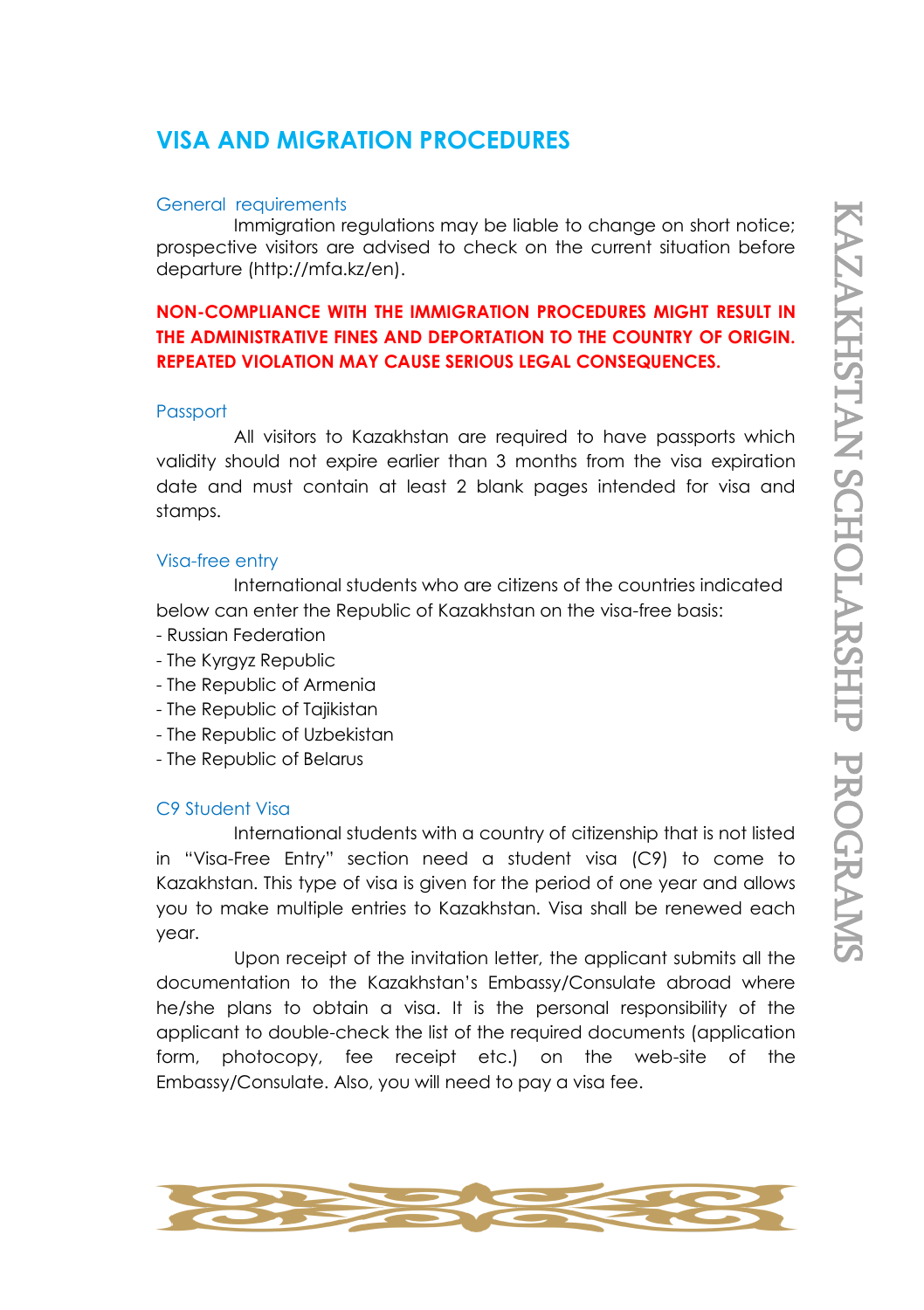#### The following documents are usually required:

- Visa invitation letter;

- Passport valid for at least 6 months longer than the validity of the requested visa and have at least 2 blank pages to stamp the visa;

- Completed visa application form (available on the web-site of the Embassy/Consulate);

- Photo 3,5х4,5;

- Visa fee (please note that the consular desk at the airports accept cash ONLY (USD/KZT).

#### Visa can be issued:

 $\checkmark$  In the country of your citizenship (by the foreign establishments of the Republic of Kazakhstan: consular, diplomatic, and equivalent representation offices).

Visa issuance processing time: 5 business days

✓ At the international airports of the Republic of Kazakhstan upon arrival (if there are no consular, diplomatic, or equivalent representation offices in the country of the visa recipient's citizenship).

#### MFA KZ contacts

The office (on documentation issues) +7 (7172) 72 05 17, 72 01 14, 72 05 13 Fax: +7 (7172) 72 05 16 On Consular issues +7 (7172) 72-01-13, 72-04-71, 72-04-88, 72-03-07. Kazakhstan MFA Representation in Almaty Phone: 7 (727) 272-07-40 Fax: 7 (727) 272-04-01

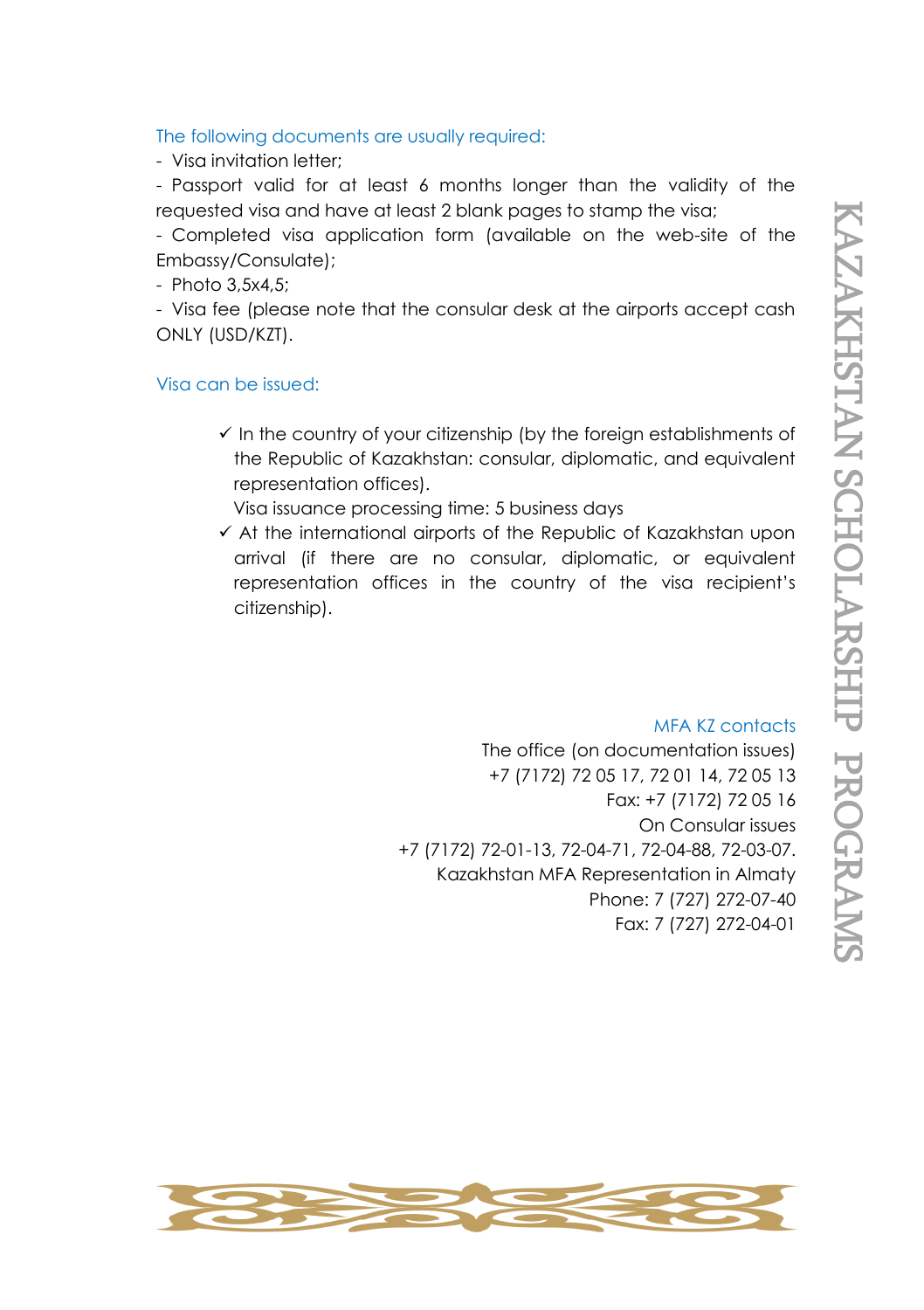

## **Emergency phone numbers**

## **112** – Emergency







102 – Police 103 – Ambulance 101 – Fire service

#### Public transport

Public transport in Astana is developed very well. You can get you almost to any place of the city. Buses go from 6 a.m. in the morning to 22-23 p.m. Single buses serve till midnight. The interval between city buses of weekdays is 5-20 minutes. It is possible to construct a route by means of the schemes placed at each bus station.

There is Astra bus mobile application for searching a suitable route.

It is possible to pay in buses by cash – 180 tenges. Also there is a non-cash payment method. For this purpose you need buy Astra Plat card, according to this card fare will be – 90 tenges.